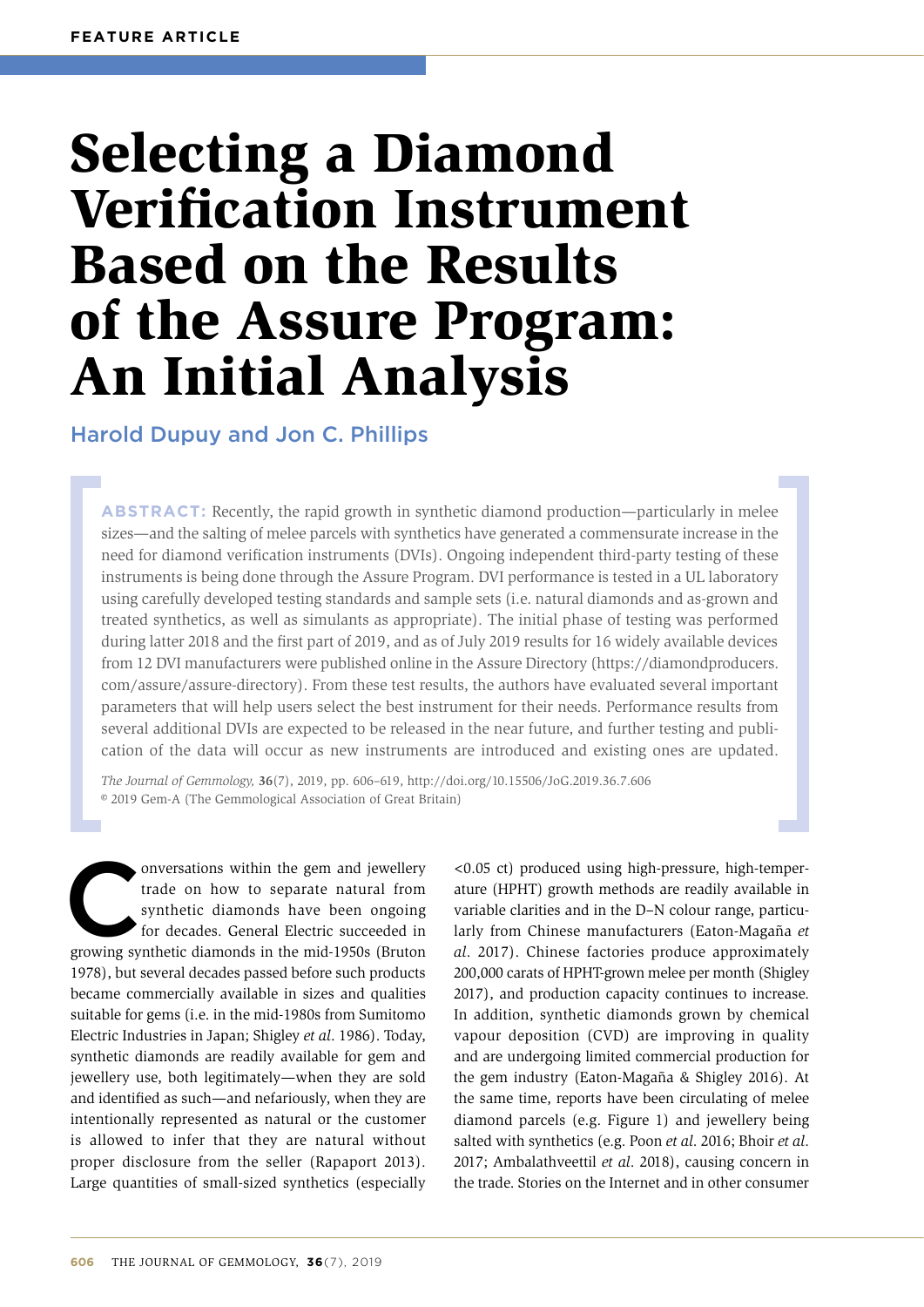

media have also highlighted problems surrounding undisclosed synthetics and simulants, and the average jeweller must contend with the fact that they could unknowingly be dealing in these products.

An experienced gemmologist who remains current on the growth technology and properties of the synthetics (both HPHT and CVD grown) can, in some cases, distinguish between natural and laboratory-grown diamonds through the use of classical gemmological tools. However, this is impractical for situations in which numerous stones (often melee-sized) must be quickly and cost-effectively tested on a regular basis. While several gem-testing laboratories offer melee screening services (e.g. Figure 2), it can be expensive and impractical to send quantities of diamonds to labs, and the cost and lost time make it desirable in some cases to have access to in-house instrumentation.

Numerous diamond verification instruments (DVIs) are currently on the market for diamond testing, and as of this writing the authors have identified 49 devices from 24 manufacturers (Table I). Some DVIs have been available for more than two decades (e.g. Welbourn *et al.* 1996), but many have only recently been released. Manufacturers claim their instruments can separate colourless to near-colourless natural from synthetic diamonds and from some simulants or, at a minimum, refer those in question for further testing. These instruments range from relatively inexpensive to very costly, and present a diverse array of marketing claims and features (Drucker & Phillips 2018). Hundreds of businesses in the supply chain have acquired these instruments and base their hard-earned reputations on the results they produce. However, until recently, there was no independent means to verify the accuracy and reliability of such testing and screening devices.

In 2017, the Diamond Producers Association (DPA) proactively sought to address this problem by creating an initiative named Project Assure (Freedman 2017), which was subsequently renamed the Assure Program. This initiative is managed by DPA with support from Signet Jewelers (Akron, Ohio, USA). As of July 2019, the results



**Figure 2:** Melee screening services are offered by several gemtesting laboratories. The diamonds in this parcel were identified as natural by the International Institute of Diamond Grading & Research. Photo courtesy of De Beers Group Industry Services.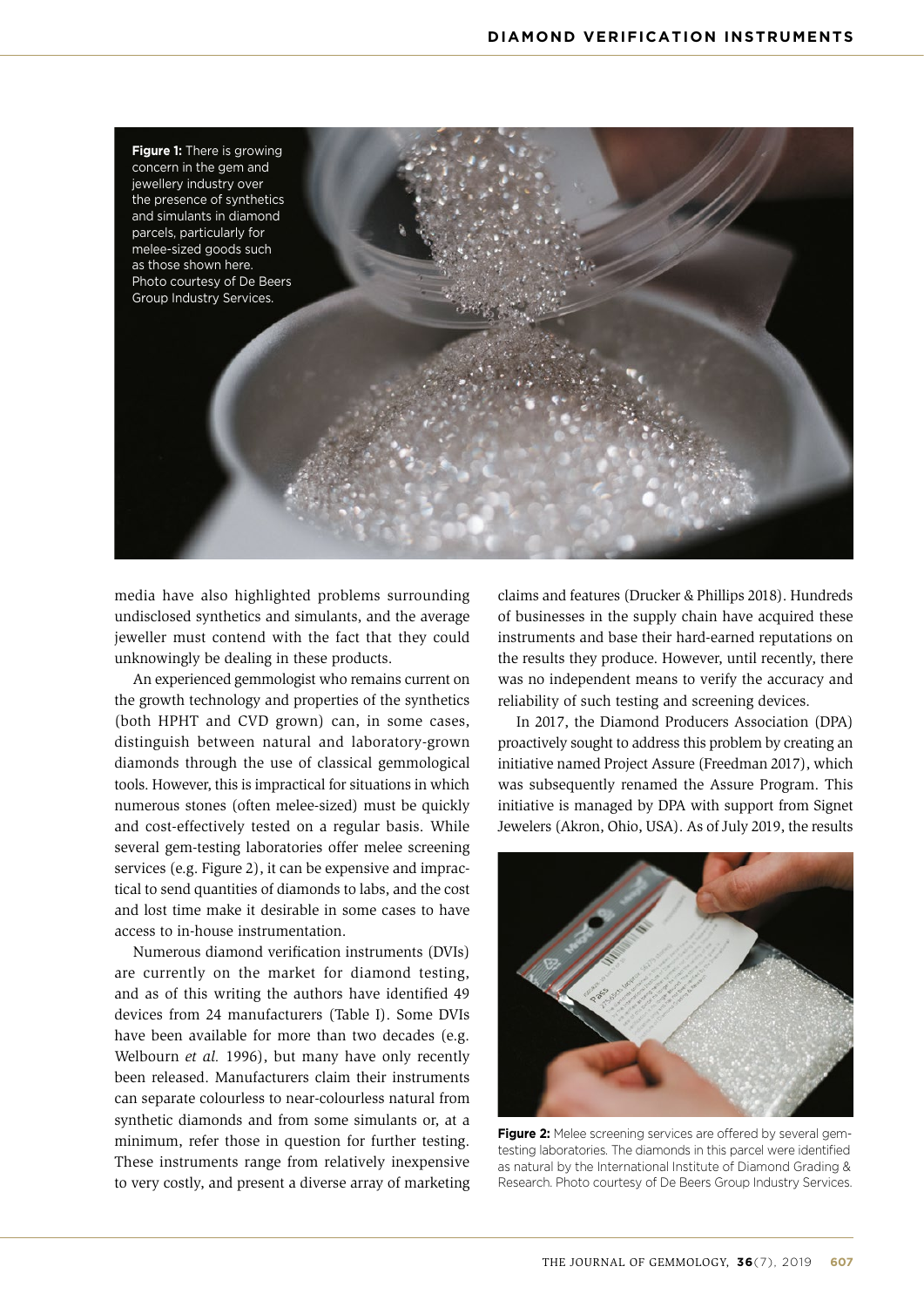| <b>Instrument</b>                | <b>Manufacturer</b>                            | Website                                                                                 |  |  |  |  |
|----------------------------------|------------------------------------------------|-----------------------------------------------------------------------------------------|--|--|--|--|
| <b>Assure tested</b>             |                                                |                                                                                         |  |  |  |  |
| AMS <sub>2</sub>                 | De Beers Group Industry Services (UK)          | www.debeersgroupservices.com/instruments/<br>automated-melee-testing                    |  |  |  |  |
| <b>ASDI</b>                      | SATT Gems (Switzerland)                        | www.sattgems.ch/asdi                                                                    |  |  |  |  |
| DiamondDect 3                    | Taidiam Technology (Zhengzhou) Co. Ltd (China) | http://en.taidiam.com/product/11.html                                                   |  |  |  |  |
| DiamondDect 5                    | Taidiam Technology (Zhengzhou) Co. Ltd (China) | http://en.taidiam.com/product/11.html                                                   |  |  |  |  |
| DiamondSure                      | De Beers Group Industry Services (UK)          | www.debeersgroupservices.com/instruments/<br>diamondsure                                |  |  |  |  |
| DiamondView                      | De Beers Group Industry Services (UK)          | www.debeersgroupservices.com/instruments/<br>diamondview                                |  |  |  |  |
| G-Certain                        | Massive Tech Lab (India)                       | www.massivetechlab.com/g-certain                                                        |  |  |  |  |
| GemPen                           | Gemometrics (Sweden)                           | https://gemometrics.com/product/gempen                                                  |  |  |  |  |
| GIA iD100                        | Gemological Institute of America (USA)         | www.gia.edu/id100                                                                       |  |  |  |  |
| GV5000                           | National Gemstone Testing Center (China)       | www.ngtc.com.cn/index.php?m=Article&a=<br>show&id= $485$                                |  |  |  |  |
| J-Certain                        | Massive Tech Lab (India)                       | www.massivetechlab.com/i-certain-a-synthetic-<br>diamond-detector-for-studded-jewellery |  |  |  |  |
| Leo <sup>b</sup>                 | Gemlogis (Hong Kong)                           | www.gemlogis.com/product-details/leo                                                    |  |  |  |  |
| M-Screen+c                       | HRD Antwerp (Belgium)                          | http://hrdantwerp.com/en/equipment/detail/m-screen                                      |  |  |  |  |
| Sherlock Holmes <sup>d</sup>     | Yehuda Diamond Co. (USA)                       | www.yehuda.com/shop/hphtmachine                                                         |  |  |  |  |
| SYNTHdetect                      | De Beers Group Industry Services (UK)          | www.debeersgroupservices.com/instruments/<br>synthdetect                                |  |  |  |  |
| Synthetic Diamond<br>Screener II | Presidium (Singapore)                          | https://presidium.com.sg/psdproduct/<br>synthetic-diamond-screener-ii-sds-ii            |  |  |  |  |

**Table I:** Assure-tested and untested diamond verification instruments.<sup>a</sup>

from 16 tested instruments (see Table I and Figure 3) have been published in the Assure Directory ([https://](https://diamondproducers.com/assure/assure-directory) [diamondproducers.com/assure/assure-directory\)](https://diamondproducers.com/assure/assure-directory), both as summary web pages and as more detailed downloadable PDF files. The results are complicated and somewhat confusing to interpret due to the wide variety of parameters, as well as the range of DVI features and capabilities. For example, it is necessary to simultaneously consider whether an instrument is designed for screening or testing, can take loose and/or mounted stones, can test for simulants, and will provide results that are automated or require the user's interpretation, as well as several other variables (speed, cost and reliability). These choices and considerations can be overwhelming, and until now the results of the testing done so far and their implications have only been briefly discussed (e.g. Freedman 2019).

This article describes the Assure Program's initiative of rigorously evaluating the performance of several commercially available DVIs (as of July 2019). The authors summarise the testing procedures, sample sets and results of instrument performance, and consider implications for selecting an appropriate DVI from those tested so far.

## BACKGROUND

Both authors work in the diamond and jewellery wholesale business and have considerable experience with testing diamond parcels using various DVIs. Neither author is associated with the Assure Program or its affiliates, nor were they involved in the testing of the DVIs. During the preparation of this article, the authors obtained information from Lisa Levinson, DPA's strategic project manager, and Thomas Gelb, a technical consultant to the Assure Program who assisted with the development of testing standards but did not take part in the actual DVI evaluation process.

For the initial phase of testing, DPA reached out to DVI manufacturers representing the most widely available devices in the market. Many responded, but not all. Those DVI manufacturers that chose to participate paid a fee directly to the testing organisation (UL, described below) to cover the cost of the testing process. In 2018, final arrangements were made with 11 manufacturers to test 18 DVIs, and as of July 2019 the results obtained for 16 of them (see Table II) were published in the Assure Directory. After undergoing the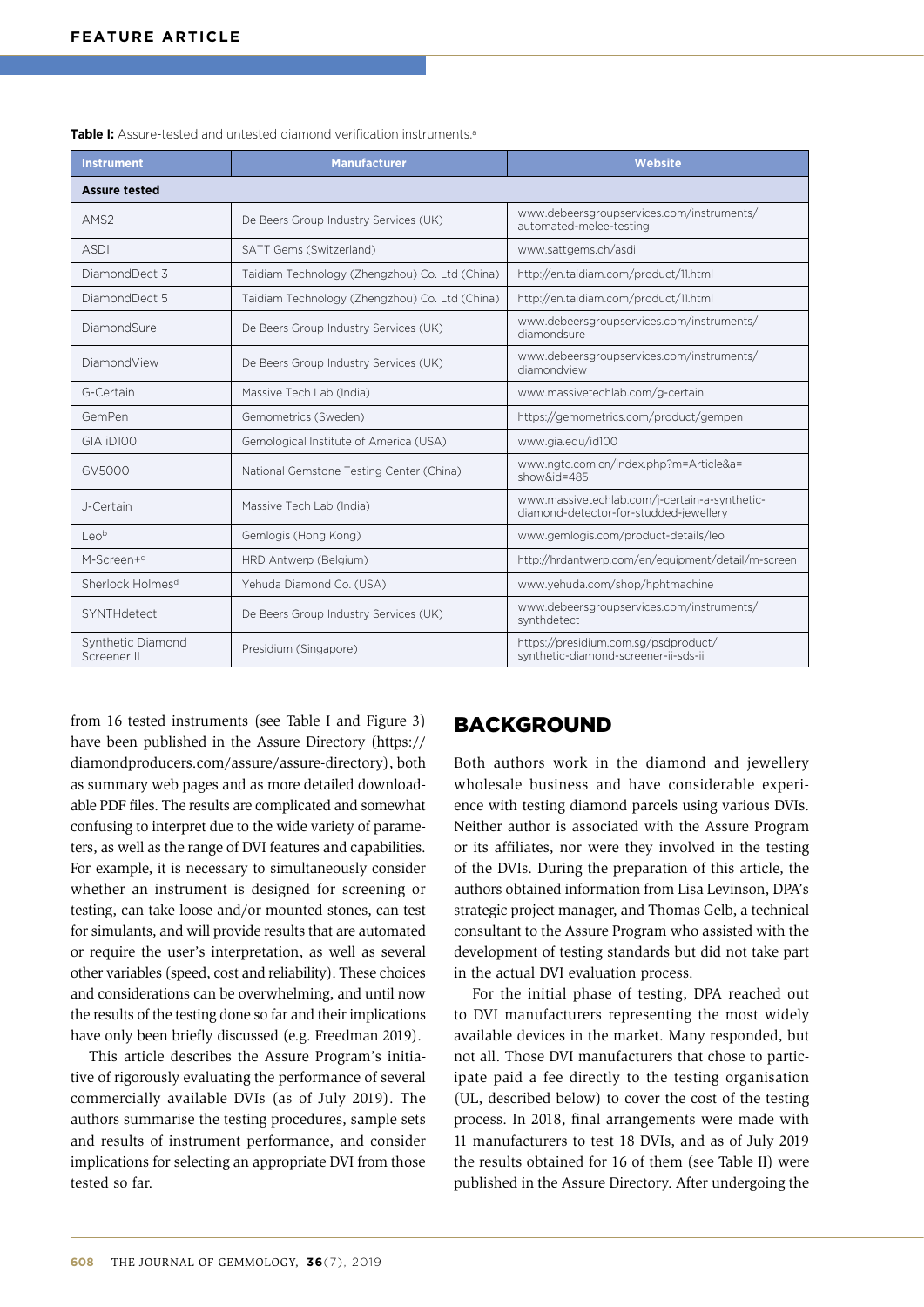#### **Table I:** (continued)

| <b>Instrument</b>                             | <b>Manufacturer</b>                                                                     | <b>Website</b>                                                        |  |  |  |  |
|-----------------------------------------------|-----------------------------------------------------------------------------------------|-----------------------------------------------------------------------|--|--|--|--|
| <b>Not Assure tested</b>                      |                                                                                         |                                                                       |  |  |  |  |
| Alpha Diamond Analyzer                        | HRD Antwerp (Belgium)                                                                   | https://hrdantwerp.com/en/equipment/detail/<br>alpha-diamond-analyzer |  |  |  |  |
| Alrosa Diamond Inspector                      | Alrosa Technology (Russia)                                                              | https://alrosa-inspector.com                                          |  |  |  |  |
| D-Guard                                       | Sparrow Technologies (India)                                                            | http://sparrowdg.com                                                  |  |  |  |  |
| D-Screene                                     | HRD Antwerp (Belgium)                                                                   | https://hrdantwerp.com                                                |  |  |  |  |
| D•Secure+                                     | DRC Techno (India)                                                                      | https://drctechno.com/products/<br>gemological/d-secure-plus          |  |  |  |  |
| D-Tect                                        | HRD Antwerp (Belgium)                                                                   | https://hrdantwerp.com/en/equipment/detail/d-tect                     |  |  |  |  |
| DFI Mid-UV Laser+                             | GGTL Laboratories (Liechtenstein and<br>Switzerland)                                    | www.ggtl-lab.org/products.html                                        |  |  |  |  |
| DiamondPlus                                   | De Beers Group Industry Services (UK)                                                   | www.debeersgroupservices.com/instruments/<br>diamondplus              |  |  |  |  |
| Diasure                                       | Maruti Enterprises (India)                                                              | www.diatech.co.in                                                     |  |  |  |  |
| DiaTrue CL                                    | OGI Systems Ltd (Israel)                                                                | www.ogisystems.com/diatruexl.html                                     |  |  |  |  |
| DiaTrue CM                                    | OGI Systems Ltd (Israel)                                                                | www.ogisystems.com/diatrue.html                                       |  |  |  |  |
| DiaTrue CS                                    | OGI Systems Ltd (Israel)                                                                | www.ogisystems.com/diatruecs.html                                     |  |  |  |  |
| DiaTrue Mobile                                | OGI Systems Ltd (Israel)                                                                | www.ogisystems.com/diatruemobile.html                                 |  |  |  |  |
| <b>DS2000</b>                                 | Nanjing Baoguang Testing Technology (China)                                             | www.bgyq.cn/spe/spe.html                                              |  |  |  |  |
| <b>DS5000</b>                                 | National Gemstone Testing Center/Nanjing<br>Baoguang Testing Technology Co. Ltd (China) | www.ngtc.com.cn/index.php?m=Article&a=<br>show&id=486                 |  |  |  |  |
| GEM-3000 Jewelry<br>Detector                  | Guangzhou Biaogi Optoelectronics Technology<br>Development Co. Ltd (China)              | www.gzbiaoqi.com/ProductShowen.asp?ArticleID=9                        |  |  |  |  |
| <b>GEM-Smart Portable</b><br>Jewelry Detector | Guangzhou Biaogi Optoelectronics Technology<br>Development Co. Ltd (China)              | www.gzbiaoqi.com/ProductShow.asp?ArticleID=387                        |  |  |  |  |
| <b>GIA DiamondCheck</b>                       | Gemological Institute of America (USA)                                                  | https://store.gia.edu/DiamondCheck-p/215000.htm                       |  |  |  |  |
| GLIS-3000                                     | Guangzhou Biaogi Optoelectronics Technology<br>Development Co. Ltd (China)              | www.gzbiaogi.com/ProductShowen.asp?ArticleID=66                       |  |  |  |  |
| J.Detect 9000                                 | DRC Techno (India)                                                                      | https://drctechno.com/products/gemological/<br>j-detect-9000          |  |  |  |  |
| J•Mini                                        | DRC Techno (India)                                                                      | https://drctechno.com/products/gemological/j-mini                     |  |  |  |  |
| J-Screen (formerly EXA<br>by Magilabs)        | HRD Antwerp (Belgium)                                                                   | https://hrdantwerp.com/en/equipment/detail/j-screen                   |  |  |  |  |
| J.Smart Pro                                   | DRC Techno (India)                                                                      | https://drctechno.com/products/gemological/<br>j-smart-pro            |  |  |  |  |
| Jewellery Inspector                           | Gemetrix Pty Ltd (Australia)                                                            | www.gemetrix.com.au/JewelleryInspector.html                           |  |  |  |  |
| Melee Inspector                               | Gemetrix Pty Ltd (Australia)                                                            | www.gemetrix.com.au/melee.html                                        |  |  |  |  |
| NDC-415 Natural<br>Diamonds Chooser           | Guangzhou Biaogi Optoelectronics Technology<br>Development Co. Ltd (China)              | www.gzbiaoqi.com/ProductShow.asp?ArticleID=388                        |  |  |  |  |
| PL-3000                                       | Guangzhou Biaogi Optoelectronics Technology<br>Development Co. Ltd (China)              | www.gzbiaogi.com/ProductShowen.asp?ArticleID=67                       |  |  |  |  |
| <b>PL5000</b>                                 | National Gemstone Testing Center (China)                                                | www.ngtc.com.cn/index.php?m=Article&a=<br>show&id=487                 |  |  |  |  |
| PL-Inspector                                  | Gemetrix Pty Ltd (Australia)                                                            | www.gemetrix.com.au/PLinspector.html                                  |  |  |  |  |
| Q-Chk++                                       | Gemological Institute of India and Arotek<br>Scientific Instruments (India)             | https://giionline.com/q-chk-adc                                       |  |  |  |  |
| Screen-I                                      | SmartPro (Thailand)                                                                     | www.smartproinstrument.com/event-2/screen-1                           |  |  |  |  |
| <b>SSEF Diamond Spotter</b>                   | Swiss Gemmological Institute SSEF (Switzerland)                                         | www.ssef.ch/instruments-books                                         |  |  |  |  |
| Vista                                         | Gemlogis                                                                                | www.gemlogisusa.com/gemlogis-vista.html                               |  |  |  |  |

<sup>a</sup> To the authors' knowledge, this list was current as of 1 July 2019, and is subject to change as instruments are updated, newly released and/or discontinued. **b** Leo has been discontinued. The tested device was acquired on

<sup>c</sup> Succeeded by M-Screen 4.0.

<sup>d</sup> Succeeded by Sherlock Holmes 2.0.

<sup>e</sup> According to HRD Antwerp, the D-Screen was still available at press time, although it is no longer being produced and is not shown on their website.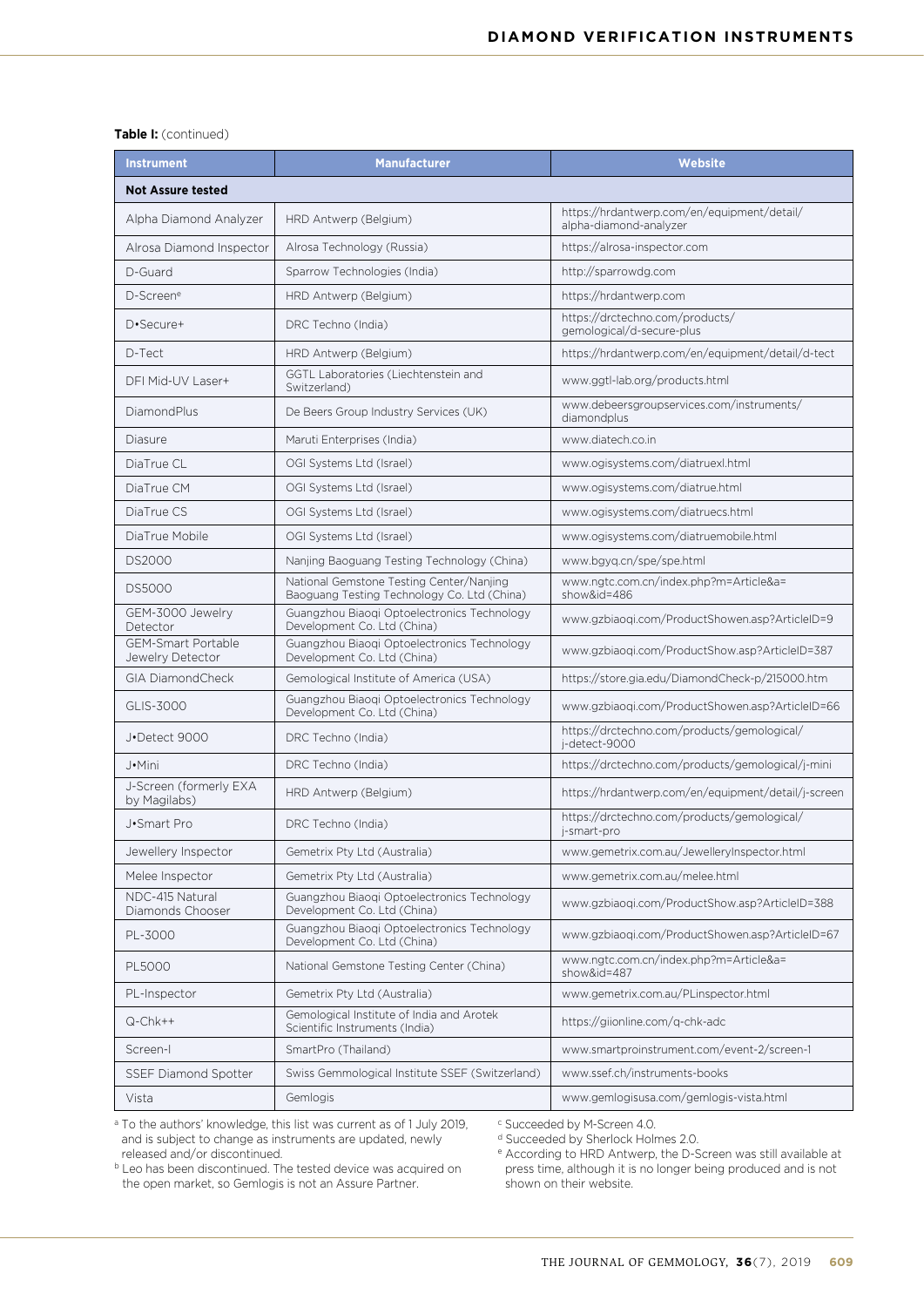

Figure 3: As of July 2019, the Assure Program had tested 16 diamond verification instruments. From left to right, these are: (top row) AMS2, ASDI, DiamondDect 3 and DiamondDect 5; (second row) DiamondSure, DiamondView, G-Certain and GemPen; (third row) GIA iD100, GV5000, J-Certain and Leo; (bottom row) M-Screen+, Sherlock Holmes, SYNTHdetect and Synthetic Diamond Screener II. These photos were supplied to the Assure Program by the instrument manufacturers.

testing, the instruments were returned to the submitting manufacturers.

The Assure Tested Certification Mark (Figure 4) is made available only to Assure Partners, that is, manufacturers that have agreed to submit their instruments for testing by the Assure Program. The certification mark simply indicates that a particular DVI has been tested by the Assure Program, and does not indicate any performance criteria or results. Therefore it is important to look beyond the certification mark and evaluate the actual test results.

**Figure 4:** The Assure Tested certification mark may be used only by DVI manufacturers that submit their instruments for testing in the Assure Program.

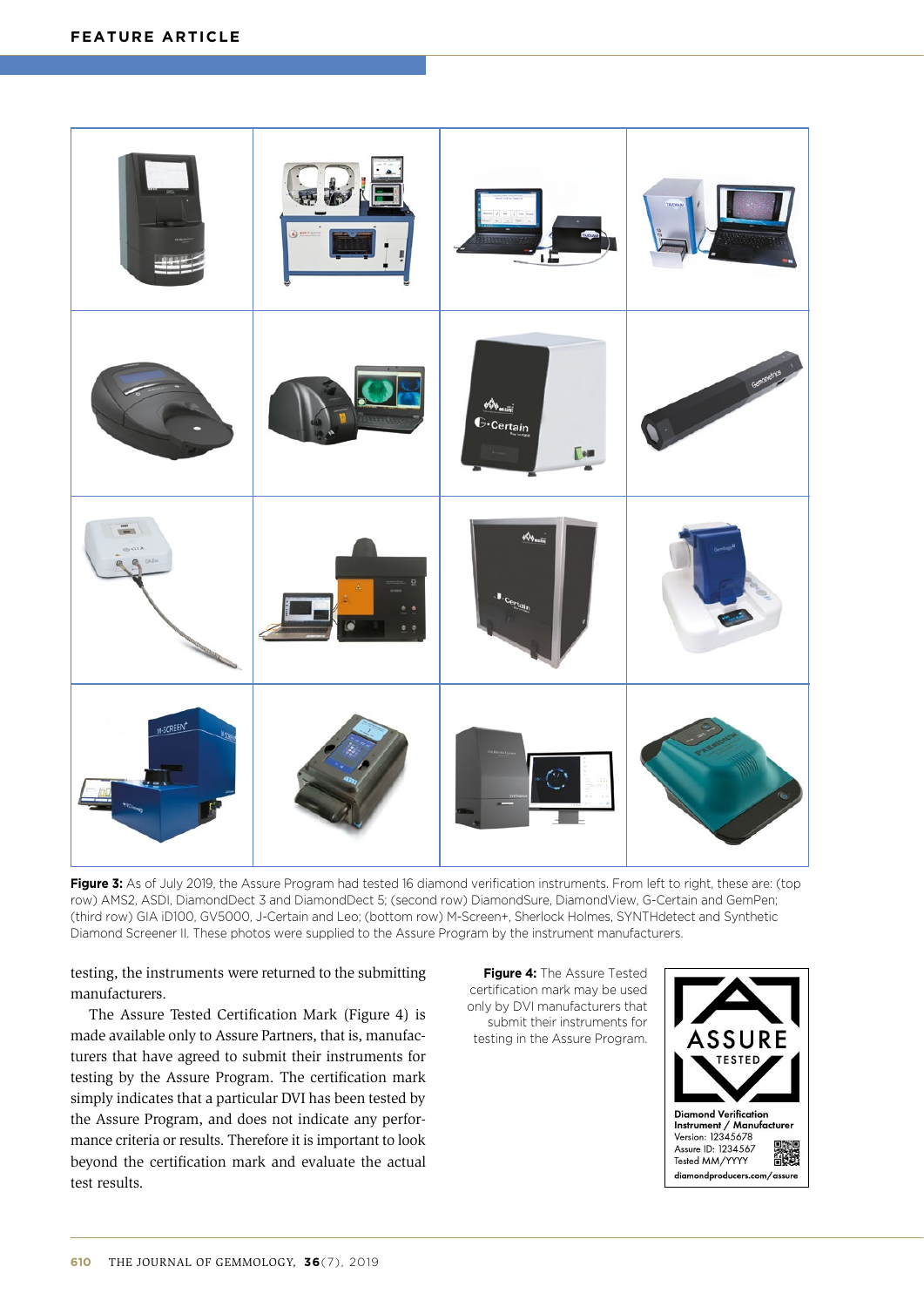| <b>Instrument</b>                | <b>Portability</b> | <b>Dimensions</b><br>$(W \times D \times H.$<br>in cm) | Weight<br>(kg) | <b>Operation</b><br>categoryb | <b>Detects</b><br>or refers<br>synthetics | <b>Sample size</b><br>range (ct) | 'Smalls<br>Sample'<br>tested |
|----------------------------------|--------------------|--------------------------------------------------------|----------------|-------------------------------|-------------------------------------------|----------------------------------|------------------------------|
| AMS <sub>2</sub>                 | Desktop            | $31.5 \times 40 \times 55$                             | 25             | 3                             | Detects                                   | $0.0033 - 0.20$                  | Yes                          |
| <b>ASDI</b>                      | Floor              | $170 \times 90 \times 160$                             | 350            | $\overline{2}$                | Refers                                    | $0.002 - 0.20$                   | Yes                          |
| DiamondDect 3                    | Portable           | $22 \times 20 \times 12$                               | 3              |                               | Detects                                   | $0.005 - 10$                     | Yes                          |
| DiamondDect 5                    | Desktop            | $20 \times 23 \times 29$                               | $\overline{7}$ |                               | Refers                                    | $0.005 - 10$                     | Yes                          |
| DiamondSure                      | Portable           | $17 \times 26 \times 10$                               | 3.5            |                               | Refers                                    | $0.005 - 10$                     | No.                          |
| DiamondView                      | Desktop            | $20 \times 40 \times 25$                               | 13             |                               | Detects                                   | $0.01 - 10$                      | <b>No</b>                    |
| G-Certain                        | Desktop            | $30 \times 30 \times 37$                               | 12             |                               | Detects                                   | $0.001 - 10$                     | Yes                          |
| GemPen                           | Portable           | $24 \times 3.6 \times 3.2$                             | $\mathbf{1}$   |                               | Detects                                   | Any                              | Yes                          |
| GIA iD100                        | Portable           | $16.5 \times 20 \times 8$                              | $\mathbf{1}$   | $\overline{2}$                | Refers                                    | $0.005+$                         | Yes                          |
| GV5000                           | Desktop            | $50 \times 25 \times 61$                               | 17             | 3                             | Detects                                   | $0.002 - 20$                     | Yes                          |
| J-Certain                        | Desktop            | $43 \times 34 \times 52$                               | 22             | $\mathbf{1}$                  | Detects                                   | $0.002 - 10$                     | Yes                          |
| Leo <sup>f</sup>                 | Portable           | $20.3 \times 14 \times 11.4$                           | 0.73           | 3                             | Refers                                    | $0.01 - 12$                      | <b>No</b>                    |
| M-Screen+                        | Desktop            | $45 \times 30 \times 55$                               | 45             | $\overline{2}$                | Refers                                    | $0.005 - 0.20$                   | <b>Yes</b>                   |
| Sherlock Holmes                  | Portable           | $15 \times 24 \times 15$                               | 2.2            |                               | Detects                                   | Any                              | <b>Yes</b>                   |
| <b>SYNTHdetect</b>               | Desktop            | $31 \times 34 \times 45.8$                             | 30             | $\overline{2}$                | Refers                                    | $0.001 - 100$                    | Yes                          |
| Synthetic Diamond<br>Screener II | Portable           | $13 \times 10 \times 6.5$                              | 0.2            |                               | Refers                                    | $0.02 - 10$                      | <b>No</b>                    |

| <b>Instrument</b>                | <b>Colour range</b> | <b>Shapes allowed</b> | <b>Single or</b><br>multiple<br>samples <sup>c</sup> | <b>Mounted</b><br>jewellery | Auto-feed<br>and dispense | <b>Operator skill</b><br>level <sup>d</sup> | Cost (USD,<br>Feb. 2019) |
|----------------------------------|---------------------|-----------------------|------------------------------------------------------|-----------------------------|---------------------------|---------------------------------------------|--------------------------|
| AMS <sub>2</sub>                 | $D-J$               | All                   | Multiple                                             | <b>No</b>                   | Automatic                 | Novice                                      | 45.000                   |
| <b>ASDI</b>                      | $D-J$               | Round                 | Multiple                                             | <b>No</b>                   | Automatic                 | <b>Novice</b>                               | Not listed               |
| DiamondDect 3                    | $D-J$               | All                   | Single                                               | Yes                         | Manual                    | <b>Novice</b>                               | 5.730                    |
| DiamondDect 5                    | $D-J$               | All                   | Multiple                                             | Yes                         | Manual                    | Novice                                      | 5.730                    |
| DiamondSure                      | $D-J$               | All                   | Single                                               | Yes                         | Manual                    | Novice                                      | 18,200                   |
| DiamondView                      | All                 | All                   | Single                                               | Yes                         | Manual                    | Expert                                      | 35,000                   |
| G-Certain                        | $D - 7$             | Al <sub>l</sub>       | Multiple                                             | Yes                         | Manual                    | <b>Novice</b>                               | 9,999                    |
| GemPen                           | $D - 7^e$           | All                   | Multiple                                             | Yes                         | Manual                    | Expert                                      | 2,300                    |
| GIA iD100                        | $D-J$               | All                   | Single                                               | Yes                         | Manual                    | Novice                                      | 4.995                    |
| GV5000                           | $D-N$               | All                   | Multiple                                             | Yes                         | Manual                    | Expert                                      | 43,200                   |
| J-Certain                        | $D - 7$             | All                   | Multiple                                             | Yes                         | Manual                    | Novice                                      | 13.999                   |
| Leof                             | $D-M$               | All                   | Single                                               | Yes <sup>9</sup>            | Manual                    | Novice                                      | 499                      |
| M-Screen+                        | $D-J$               | Round                 | Multiple                                             | <b>No</b>                   | Automatic                 | <b>Novice</b>                               | 63,000                   |
| Sherlock Holmes                  | $D-K$               | All                   | Multiple                                             | Yes                         | Manual                    | Expert                                      | 6.495                    |
| SYNTHdetect                      | $D-J$               | All                   | Multiple                                             | Yes                         | Manual                    | <b>Expert</b>                               | 17,000                   |
| Synthetic Diamond<br>Screener II | $D-J$               | All                   | Single                                               | Yesg                        | Manual                    | Novice                                      | 599                      |

<sup>a</sup> Sample size range, colour range and shapes allowed are as reported by the manufacturer.

<sup>b</sup> Operation category is illustrated in Figure 5.

<sup>c</sup> Single = tests one sample at a time; multiple = tests more than one sample at a time.

<sup>d</sup> Interpretation of results: novice = instrument automatically displays results (or auto-sorts the samples, as for AMS2,

ASDI and M-Screen+); expert = user interprets luminescence (and growth structure when using DiamondView) to obtain results.

<sup>e</sup> Not designed for Fancy yellows.

f Device dimensions and weight obtained from Gemlogis website.

<sup>g</sup> Only handles open-back settings.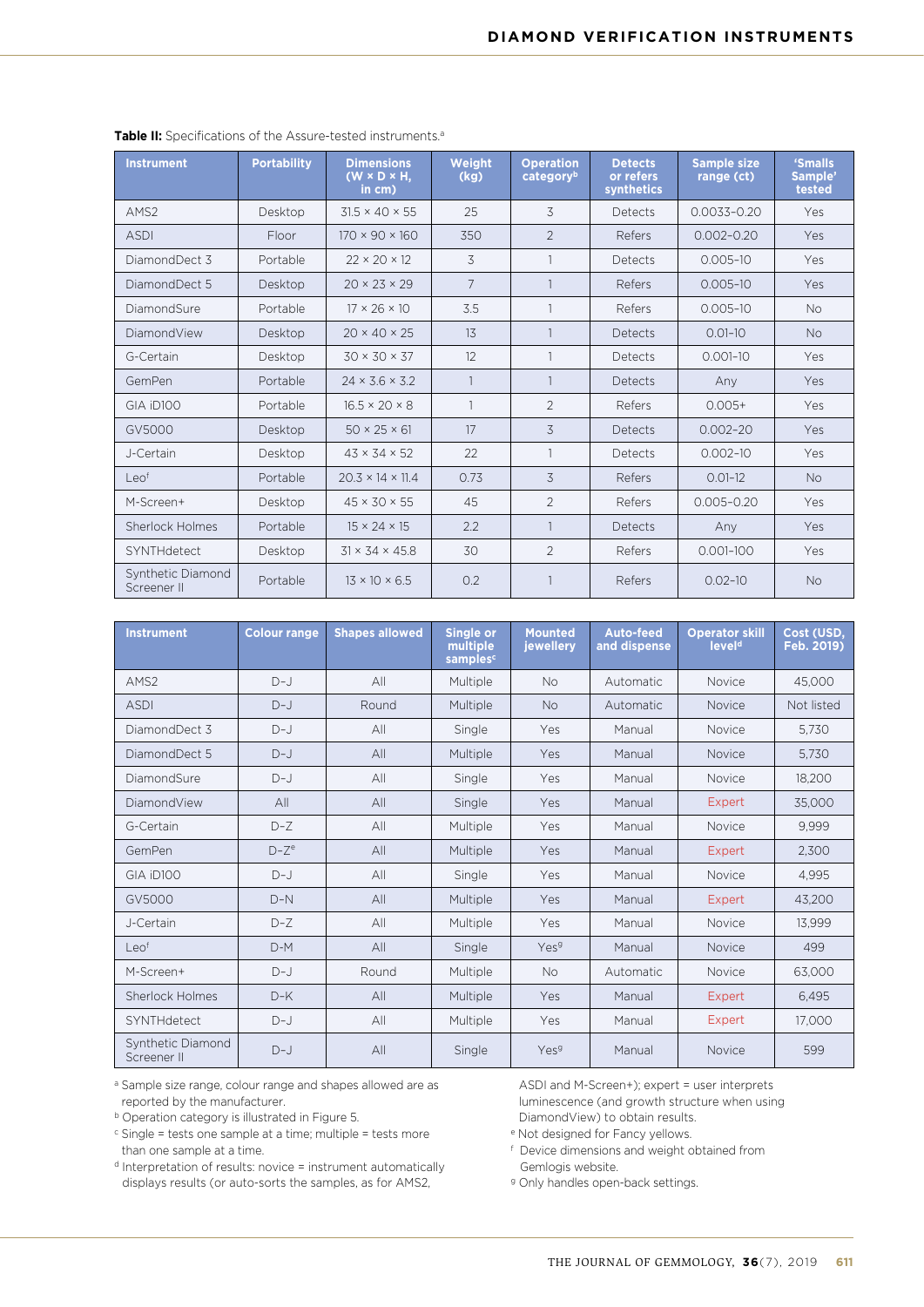## INSTRUMENT CATEGORIES

Thirteen of the 16 instruments are *screeners*, for which the results indicate either a natural diamond or that a sample should be 'referred' for further testing. The latter samples could consist of natural diamonds (typically type IIa), synthetic diamonds (HPHT- or CVD-grown) or simulants (e.g. cubic zirconia, synthetic moissanite, etc.). High referral rates generate extra work and expense, either in house or by sending samples to a laboratory to obtain conclusive results.

Three of the 16 instruments are *testers*, which give a conclusion as to the identity of a stone. Testers are designed to identify samples as either natural diamonds, synthetic diamonds (CVD or HPHT) or simulants. However, such instruments sometimes may 'refer' more challenging samples.

DVIs are grouped by the Assure Program into three categories based on their claimed capabilities to identify simulants and differentiate synthetics from simulants (Figure 5).

simulants. They also cannot identify the specific type of synthetic diamond (HPHT or CVD). Therefore, users of Category 1 DVIs must pre-screen all samples to ensure that no simulants are present. If knowledge of the type of synthetic diamond is required, such samples will need further testing. Category 1 includes the majority (nine of 16) of the DVIs tested so far.

#### *Category 2*

Manufacturers of Category 2 instruments state that they can correctly separate natural from synthetic diamonds and simulants. Unlike Category 1, the Category 2 DVIs can recognise that synthetic diamonds and simulants are 'non-natural diamonds' and group them together under that description. They cannot tell the difference between a synthetic diamond and a simulant, just that it is not a natural diamond. Thus, samples identified by Category 2 DVIs as 'non-natural diamond' need further testing to determine whether they are synthetic diamonds or simulants. Category 2 includes four of the 16 DVIs tested so far.

#### *Category 1*

Manufacturers of Category 1 devices state that they can correctly separate natural from synthetic diamonds in most cases. However, they cannot identify diamond

*Category 3*

Manufacturers of Category 3 devices state that they can correctly identify and separate natural and synthetic diamonds and simulants. However, samples identified



**Figure 5:** This flowchart shows the process for determining a DVI's operational category. The instruments listed were Assure tested as of July 2019. Courtesy of DPA.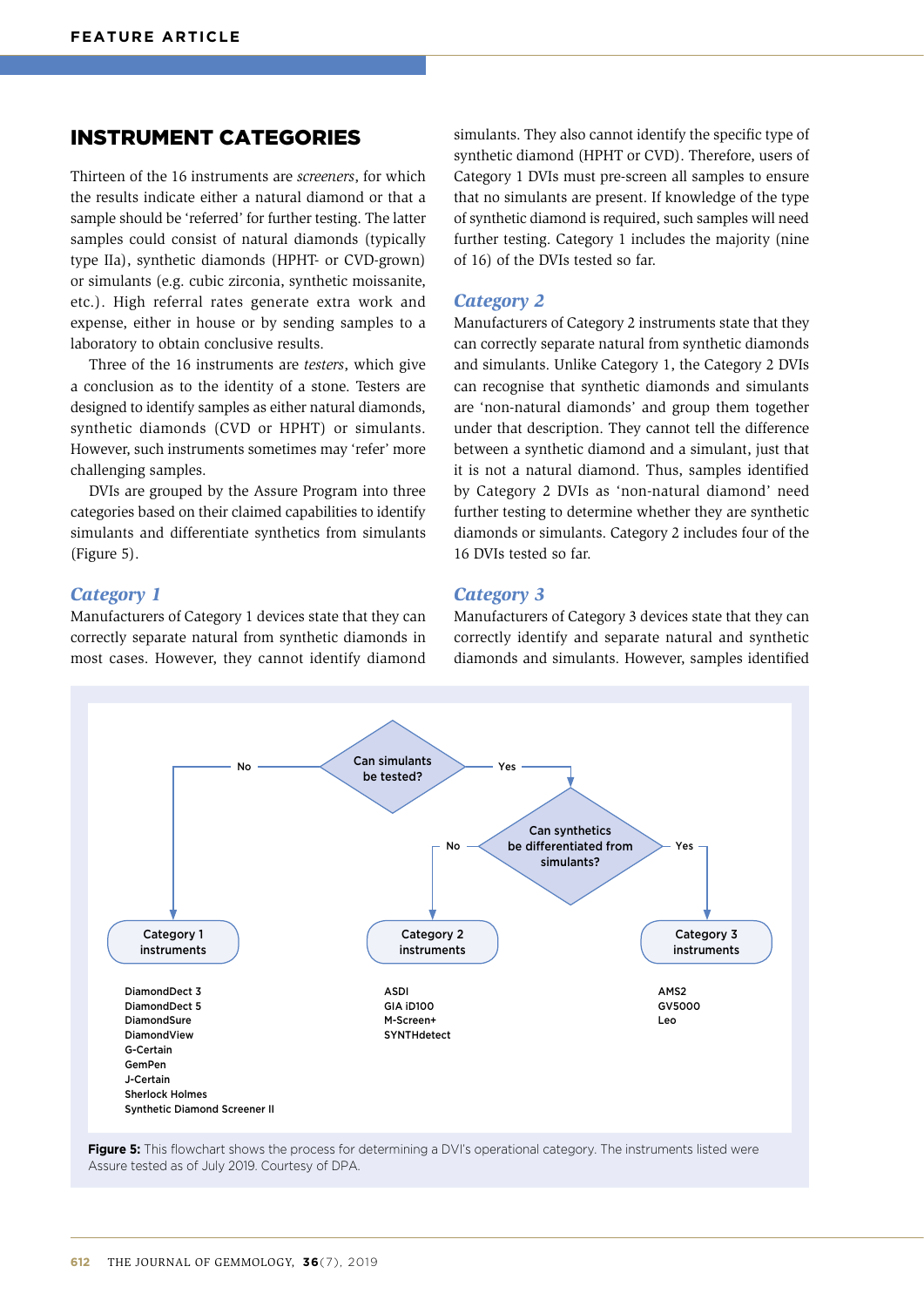as other than natural diamond probably will need further testing to determine the specific type of synthetic diamond or simulant. Category 3 is the most robust testing category and includes only three of the 16 DVIs tested so far.

# TESTING STANDARD

The methodology by which instruments are tested by the Assure Program is called the DVI Standard, which is used to evaluate device performance in testing/screening for synthetic diamonds and/or diamond simulants. The DVI Standard was developed and applied in collaboration with UL, a well-known global standards testing company headquartered in the USA. According to the company website [\(www.ul.com/media-center/company](http://www.ul.com/media-center/company-information)[information](http://www.ul.com/media-center/company-information)), since 1894 UL has helped to set more than 1,600 standards defining safety, security, quality and sustainability, and the company operates in more than 143 countries and across more than 20 industries. The DVI testing was done at a UL laboratory in Canton, Massachusetts, USA, in a controlled environment with the goal of giving accurate and quantifiable testing information on the instruments.

Development of the DVI Standard was supported by the manufacturers, who collaboratively shared basic information about how their instruments operate. Efforts by the authors to obtain information from DVI manufacturers pertaining to their instruments' technology were met with limited success (see Table III), which is expected considering the desire to avoid disclosing proprietary information and perhaps also the status of pending patent applications. In any case, such technical details are beyond the scope of the present article.

The first draft of the DVI Standard was developed in early 2018 and subjected to an initial testing phase using three different instruments to ensure practical applicability. Throughout the development of the DVI Standard, expertise was provided by a technical committee of leading scientists, academics and gemmological laboratory personnel from around the world. Contributors included De Beers Group Industry Services (UK), the Federal State Budgetary Institution of the Technological Institute for Superhard and Novel Carbon Materials (Russia), Gemmological Institute of India, Gemological Institute of America, National Gemstone Testing Center (China), Scientific and Technical Research Center for Diamond (Wetenschappelijk en Technisch OnderzoeksCentrum voor Diamant or WTOCD; Belgium) and Swiss Gemmological Institute SSEF (Switzerland). All DVIs were tested using the same sample set(s) and conditions (see below) to ensure the performance results are comparable.

**Table III:** Instrument technology for Assure-tested DVIs, as provided by the manufacturers.

| <b>Instrument</b>             | <b>Technology</b>                                                                                                                                                                       |
|-------------------------------|-----------------------------------------------------------------------------------------------------------------------------------------------------------------------------------------|
| AMS <sub>2</sub>              | Time-resolved photoluminescence using short-wave UV radiation to view fluorescence and short-<br>and long-lived phosphorescence; also takes an additional photoluminescence measurement |
| <b>ASDI</b>                   | Raman spectroscopy and short-wave UV transparency                                                                                                                                       |
| DiamondDect 3                 | (Manufacturer did not respond)                                                                                                                                                          |
| DiamondDect 5                 | (Manufacturer did not respond)                                                                                                                                                          |
| DiamondSure                   | Visible-range absorption spectroscopy                                                                                                                                                   |
| DiamondView                   | Luminescence imaging of fluorescence or long-lived phosphorescence using ultra-short-wave<br>UV radiation                                                                               |
| G-Certain                     | (Manufacturer did not respond)                                                                                                                                                          |
| GemPen                        | 'Ultra Spectrum Optical Filtering' technology that uses unique combinations of UV wavelengths<br>and filtering to provoke variable fluorescence and phosphorescence                     |
| GIA iD100                     | Fluorescence spectroscopy                                                                                                                                                               |
| GV5000                        | (Manufacturer did not respond)                                                                                                                                                          |
| J-Certain                     | (Manufacturer did not respond)                                                                                                                                                          |
| Leo                           | (Manufacturer did not respond)                                                                                                                                                          |
| M-Screen+                     | (Manufacturer did not respond)                                                                                                                                                          |
| Sherlock Holmes               | (Manufacturer would not disclose)                                                                                                                                                       |
| SYNTHdetect                   | Time-resolved photoluminescence using short-wave UV radiation to view fluorescence and short-<br>and long-lived phosphorescence                                                         |
| Synthetic Diamond Screener II | Short-wave UV transparency vs. short-wave UV opacity                                                                                                                                    |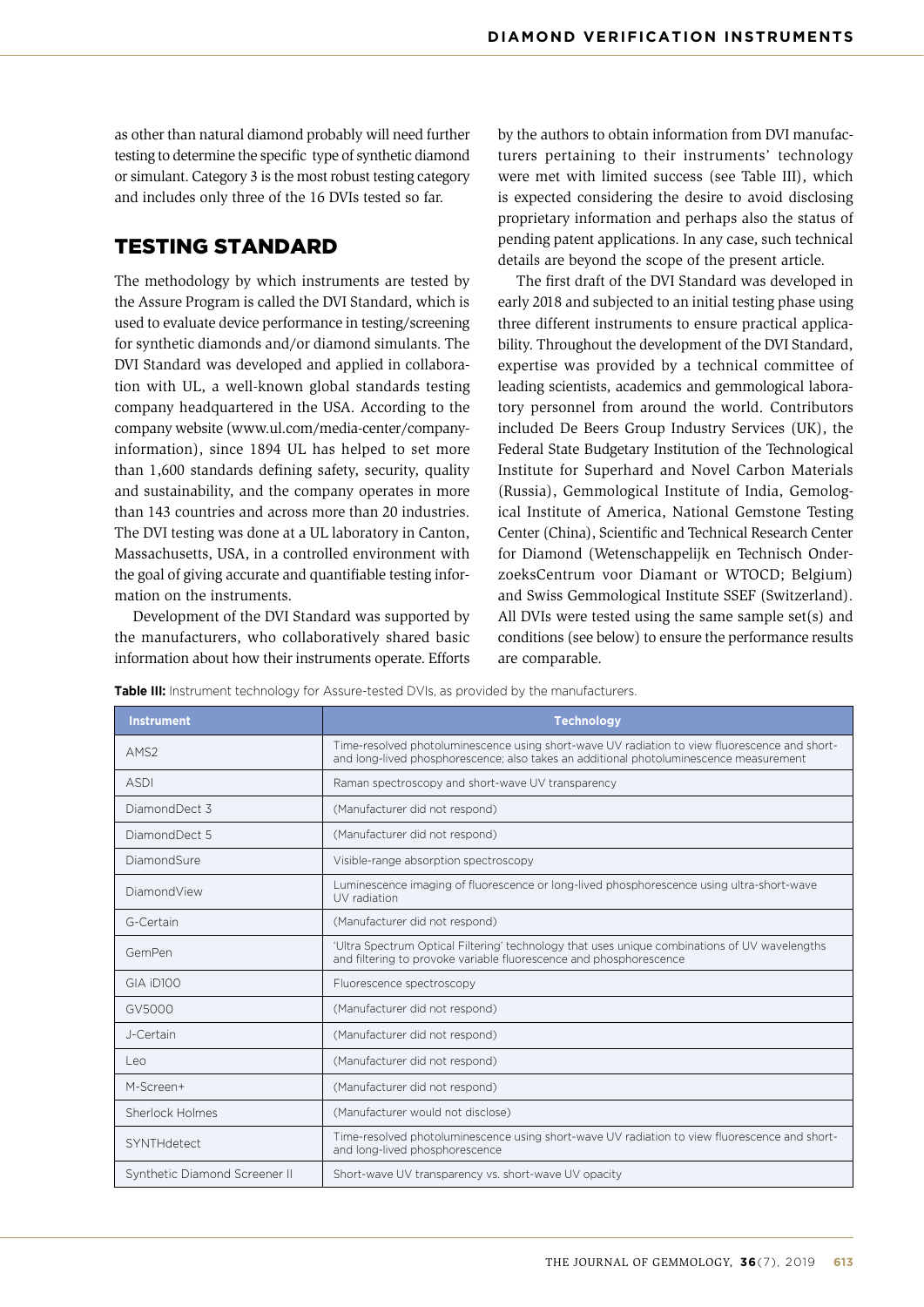DPA has made the DVI Standard available exclusively to Assure Partners to create an incentive for them to submit their instruments for testing. It gives manufacturers an opportunity to do in-house testing for internal research-and-development purposes in accordance with the Standard, even in the absence of using the Assure Program's sample sets.

### *Testing Environment*

The DVI Standard specifies particular conditions for lighting, room temperature and humidity, and no manufacturer asked to have their instrument tested outside of those parameters. Other conditions, such as the ideal power supply (i.e. operating voltage and amperage requirements), were set in accordance with the device operating manuals. These factors are important to consider because an instrument's test environment was not necessarily designed to replicate the ordinary commercial setting in which DVIs might be used. Therefore, the Assure Program specifies that the 'test results are not necessarily an indicator of how effectively the instrument would perform in normal commercial operating conditions' (Diamond Producers Association 2019). For commercial settings, DVI users should read the operating manual to learn important information about achieving optimal performance and understanding the limitations of the screening/testing instrumentation.

### *Sample Sets*

Two main sample sets were developed by the Assure Program. The Core Sample was used for testing every instrument, while the Smalls Sample was utilised only for those instruments that could handle melee-sized stones (i.e. ≤2.0 mm diameter; see Table II). The Core Sample (e.g. Figure 6) included 1,000 natural diamonds, 200 synthetic diamonds and, when applicable, 200 diamond simulants. The Smalls Sample had a similar composition and number of specimens as the Core Sample. The very high proportion of synthetic diamonds (20%), as compared to what might be encountered in the marketplace  $(-2\%)$ , enabled the instruments to be tested on a broad range of synthetic diamond material. The Core Sample also included challenging custom-made synthetic diamonds that are not currently commercially available, as they are too difficult to produce and/or prohibitively costly for commercial purposes. The Assure Program used these outliers for two reasons: (1) to 'future-proof' the sample set (in anticipation of the next generations of synthetics) and (2) to help UL differentiate effectively and fairly among the instruments. Consequently, an instrument's performance in a commercial setting is likely to be better than under the test conditions (but only if the manufacturer's optimum operating conditions are adhered to).

Some further details of the sample sets are as follows:

- Core Sample: round brilliant cuts with >2.0 mm girdle diameter  $({\sim}0.03-0.20 \text{ ct})$ , D-J colour (with hints of either yellow or brown), and  $SI<sub>2</sub>$  or better clarity.
- Smalls Sample: round brilliant cuts with 1.0–2.0 mm girdle diameter  $({\sim}0.005-0.03 \text{ ct})$ , D-J colour (with hints of either yellow or brown), and  $SI<sub>2</sub>$  or better clarity. (Note that five DVIs are claimed to be able to test diamonds below 1.0 mm in diameter—AMS2, ASDI, GV5000, J-Certain and Sherlock Holmes—but the Smalls Sample did not test this range.)



**Figure 6:** These photos show some of the natural diamonds (left) and simulants (colourless sapphires; right) in the Assure Core Sample. Photos courtesy of DPA.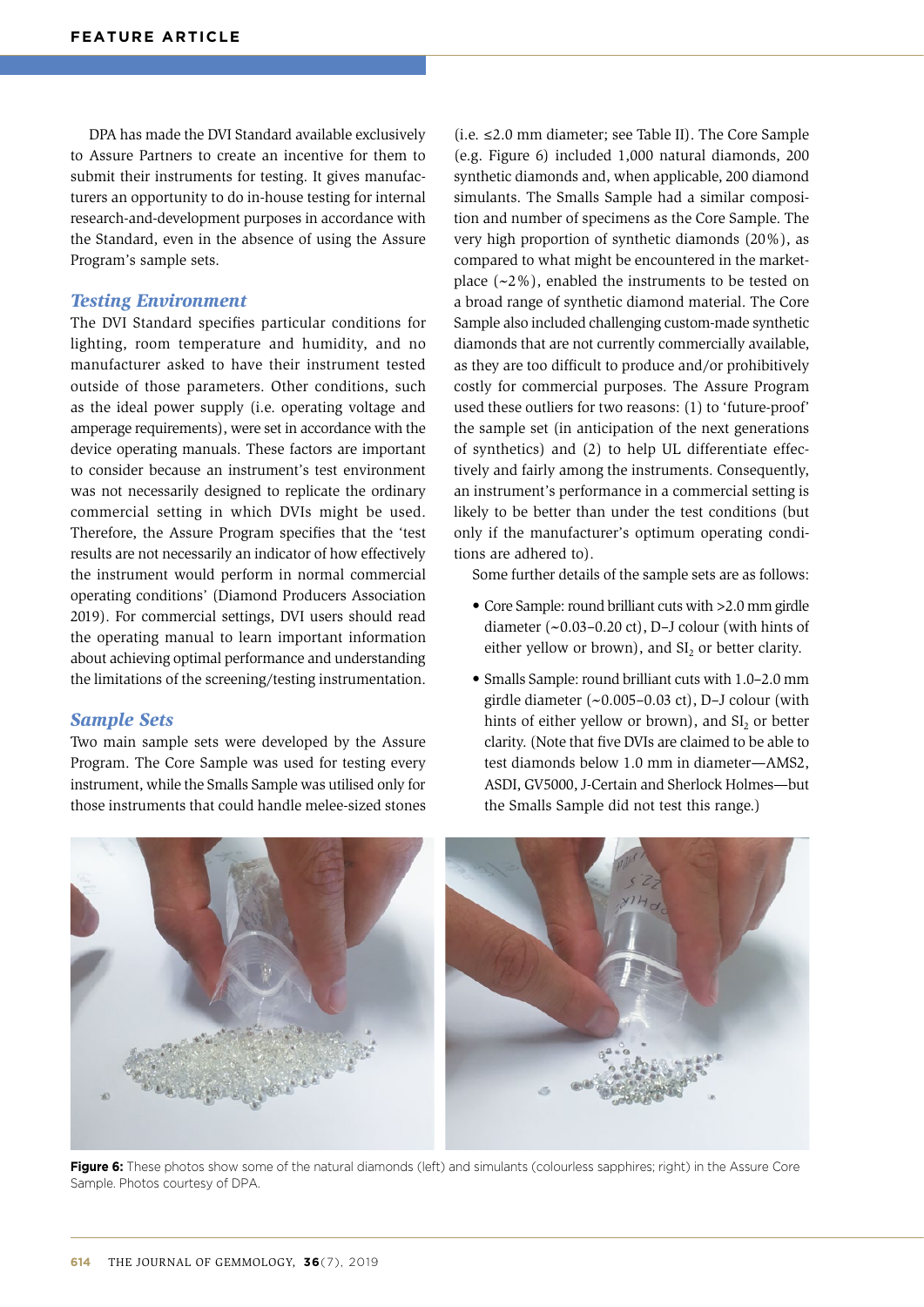- The natural diamonds in both sets have a consistent distribution of type Ia/IIa stones.
- The synthetic diamonds include both HPHT- and CVD-grown samples, and some of them were treated (e.g. irradiated or HPHT processed after CVD growth to improve their colour).
- The simulants include cubic zirconia, synthetic moissanite, foil-backed glass and colourless synthetic corundum.

Additional sample sets were developed specifically to include lower colour grades (K–Z) and mounted jewellery (see Table IV). These sets were only used for testing those instruments described by manufacturers as having the capability to handle such samples. The results of this additional testing are included for applicable DVIs in the Assure Directory, but they are not evaluated in this article.

# TEST RESULTS

Table V summarises the performance testing results for the Core and Smalls sample sets according to three parameters (listed in order of importance, as determined by the authors): false positive rate, accuracy and referral rate. The results for each of these performance metrics are expressed as percentages, and are reported separately for natural diamonds, synthetic diamonds and simulants (if applicable). The percentages may be calculated differently depending on the DVI category (1, 2 or 3), and examples illustrating the calculations for each of these cases can be downloaded from the Assure Project website at [https://diamondproducers.com/app/](https://diamondproducers.com/app/uploads/2019/05/5.1.-ASSURE-Performance-Metrics-Infographic-20190523.pdf) [uploads/2019/05/5.1.-ASSURE-Performance-Metrics-](https://diamondproducers.com/app/uploads/2019/05/5.1.-ASSURE-Performance-Metrics-Infographic-20190523.pdf)[Infographic-20190523.pdf](https://diamondproducers.com/app/uploads/2019/05/5.1.-ASSURE-Performance-Metrics-Infographic-20190523.pdf).

*Diamond false positive rate* is the most important and most complicated—of the three performance metrics, and refers to the percentage of synthetic diamonds (and diamond simulants, if applicable) erroneously classified as natural diamond out of the total number of synthetic diamonds (and simulants) in the sample set. The optimal diamond false positive rate is 0%, meaning the instrument classified no synthetic diamonds or simulants as natural diamonds. By analogy, the *synthetic diamond false positive rate* refers to the percentage of natural diamonds (and simulants, if applicable) erroneously classified as 'synthetic diamond' out of the total number of natural diamonds (and diamond simulants, if applicable) in the sample set. The *simulant false positive rate* refers to the percentage of natural and synthetic diamonds erroneously classified as simulants out of the total number of natural and synthetic diamonds in the sample set.

*Diamond accuracy* is the percentage of natural diamonds that are correctly categorised as natural out of the total number of natural diamonds. The optimal diamond accuracy is 100%, in which all natural diamonds are correctly classified as natural. *Synthetic diamond accuracy* and *simulant accuracy* are defined as the fraction of test samples correctly classified by the DVI as synthetic diamonds and simulants, respectively.

*Diamond referral rate* is the percentage of natural diamonds that are referred for further testing out of the total number of natural diamonds in the sample set. Referred samples are unable to be classified by the DVI as natural or synthetic (and, where capable, synthetic or simulant), and require further testing to determine their identity. The lower the referral rate, the better. *Synthetic diamond referral rate* and *simulant referral rate* are the fractions of synthetic diamonds and simulants, respectively, which are referred by the DVI for further testing.

## *Novice or Expert Operator*

The results in Table V are based on the 'Operator skill level' given in Table II, which indicates whether a novice or expert performed the testing of a particular DVI. A novice operator received an introductory level of training, which may have included reading the device's operating manual, watching video tutorials and receiving

**Table IV:** Additional sample sets developed by the Assure Program.

| Sample set          | <b>Description</b>                                                             |
|---------------------|--------------------------------------------------------------------------------|
| Sample B            | >2.0 mm girdle diameter, K-Z colour, round brilliant cuts, mixed clarity       |
| Sample D            | 1.0-2.0 mm girdle diameter, K-Z colour, round brilliant cuts, mixed clarity    |
| Simple Jewellery    | Open-back jewellery set with D-J colour, round brilliant cuts, mixed clarity   |
| Intricate Jewellery | Closed-back jewellery set with D-J colour, round brilliant cuts, mixed clarity |
| Melee Jewellery     | Open-back jewellery set with D-J colour, round brilliant cuts, mixed clarity   |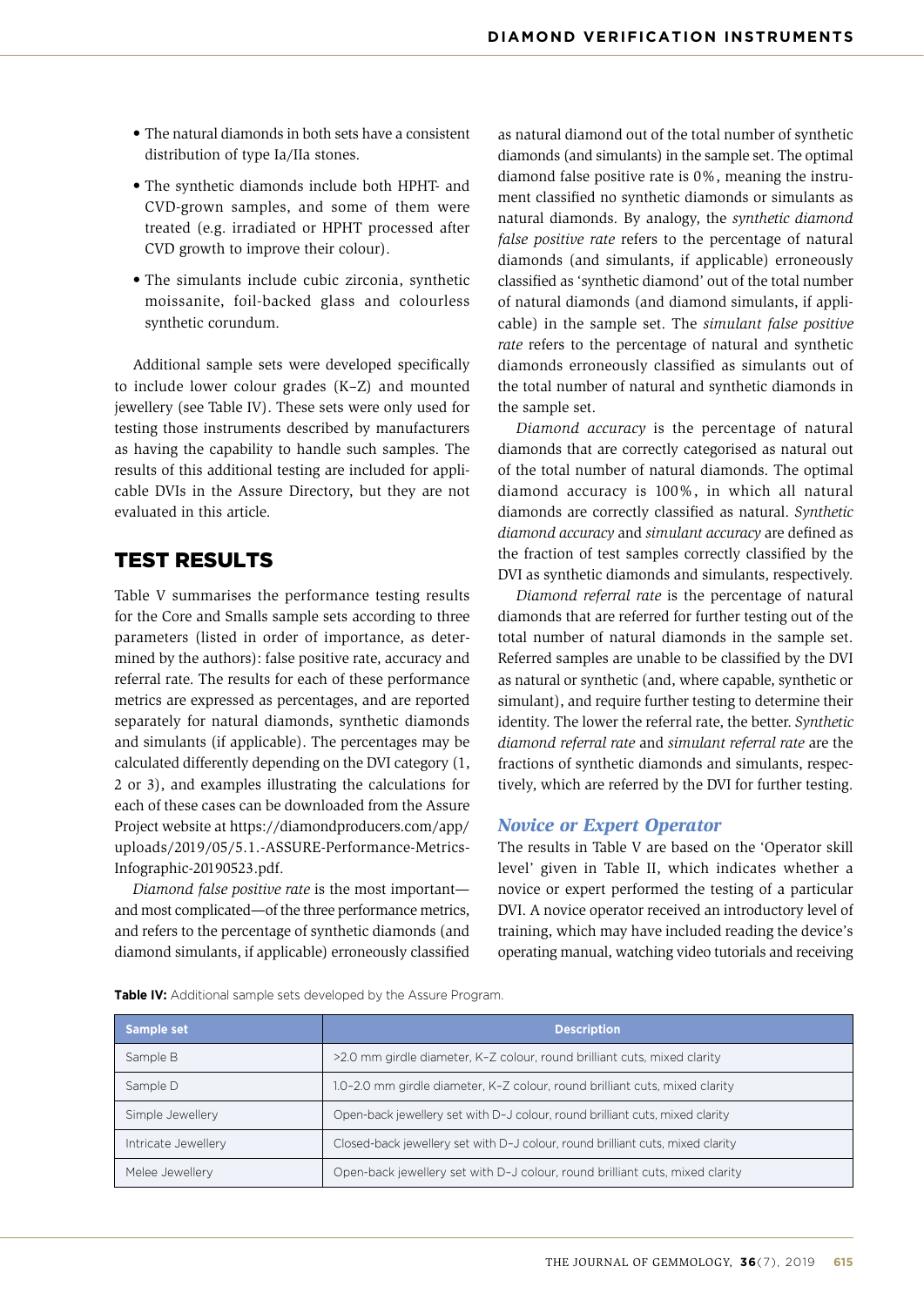|                                  |                              | Core Sample test results (>2.0 mm) |                 |                  |                           |                          |                   |                                  |          |                   |
|----------------------------------|------------------------------|------------------------------------|-----------------|------------------|---------------------------|--------------------------|-------------------|----------------------------------|----------|-------------------|
|                                  |                              |                                    | <b>Diamond</b>  |                  |                           | <b>Synthetic diamond</b> |                   | <b>Simulant</b>                  |          |                   |
| <b>Instrument</b>                | <b>Operation</b><br>category | <b>False</b><br>positive<br>rate   | <b>Accuracy</b> | Referral<br>rate | False<br>positive<br>rate | Accuracy                 | Referral<br>rateb | <b>False</b><br>positive<br>rate | Accuracy | Referral<br>rateb |
| AMS <sub>2</sub>                 | 3                            | O%                                 | 99.1%           | 0.7%             | 0.1%                      | 70.9%                    | 29.1%             | 0.1%                             | 99.0%    | 1.0%              |
| <b>ASDI</b>                      | $\overline{2}$               | 0%                                 | 93.6%           | 6.4%             | 0%                        |                          | 100%              | 0%                               |          | 100%              |
| DiamondDect 3                    | 1                            | 0%                                 | 96.4%           | 0.6%             | 3.0%                      | 99.5%                    | 0.5%              |                                  |          |                   |
| DiamondDect 5 <sup>c</sup>       | 1                            | 22.6%                              | 91.6%           | 8.4%             | 0%                        |                          | 77.4%             |                                  |          |                   |
| DiamondSure                      | $\mathbf{1}$                 | 0%                                 | 95.3%           | 4.7%             | 0%                        |                          | 100%              |                                  |          |                   |
| DiamondView                      | $\mathbf{1}$                 | 0%                                 | 100%            | 0%               | 0%                        | 100%                     | 0%                |                                  |          |                   |
| G-Certain                        | 1                            | 17.6%                              | 99.7%           | 0.2%             | 0.1%                      | 69.3%                    | 13.1%             |                                  |          |                   |
| GemPen                           | 1                            | 15.1%                              | 98.7%           |                  | 1.3%                      | 84.9%                    |                   |                                  |          |                   |
| GIA iD100                        | $\overline{2}$               | O%                                 | 96.7%           | 3.3%             | 0%                        |                          | 100%              | 0%                               |          | 100%              |
| GV5000                           | 3                            | 1.0%                               | 98.5%           |                  | 1.1%                      | 97.5%                    |                   | 0.6%                             | 98.0%    |                   |
| J-Certain                        | $\mathbf{1}$                 | 19.6%                              | 99.7%           | 0.2%             | 0.1%                      | 67.3%                    | 13.1%             |                                  |          |                   |
| Leo                              | 3                            | 4.6%                               | 51.6%           | 3.7%             | 0%                        |                          | 52.3%             | 45.2%                            | 91.3%    | O%                |
| M-Screen+                        | $\overline{2}$               | 0%                                 | 95.9%           | 4.1%             | 0%                        |                          | 100%              | 0%                               |          | 100%              |
| Sherlock Holmes                  | 1                            | O%                                 | 97.5%           |                  | 2.5%                      | 100%                     |                   |                                  |          |                   |
| SYNTHdetect                      | $\mathfrak{D}$               | O%                                 | 99.3%           | 0.7%             | 0%                        |                          | 100%              | 0%                               |          | 100%              |
| Synthetic Diamond<br>Screener II |                              | 0%                                 | 84.5%           | 15.5%            | 0%                        |                          | 100%              |                                  |          |                   |

**Table V:** Summary of Assure Program test results for 16 diamond verification instruments.<sup>a</sup>

a Includes results released as of 1 July 2019. Shaded areas indicate 'not applicable' (i.e. beyond the device's testing capability or the way it classifies samples; see the detailed test summary report PDFs in the Assure Directory).

in-person basic training as indicated by the manufacturer. The results obtained by a novice operator are to be expected for someone who has recently purchased and just begun using the device. Conversely, an expert operator is a representative from the DVI manufacturer or a UL technician trained by the manufacturer so that they are deemed an expert at operating the instrument. The results obtained by an expert operator are expected to be consistent with someone who is very familiar with using a specific instrument.

Instruments tested by an expert operator are also tested by a novice user for comparison, and the results for both types of operators can be found in the detailed reports available in the Assure Directory. As expected, better results overall were obtained for these DVIs when operated by an expert rather than a novice (e.g. Table VI).

# SELECTING A DVI

To select the most appropriate DVI, users should first assess their needs to help match their business requirements to the capabilities of the instruments (e.g. Table VII). For example, is speed important? Are simulants to be pre-screened? Will the testing be limited to loose diamonds? If so, as principal centre stones or as batches of melee? In what colour range? Will finished jewellery be tested? If an expert operator is required, is one currently on staff? Is automation needed for volume processing, or is manual operation sufficient? Does the instrument need to be portable? And, of course, instrument cost is another important criterion.

Screening (eliminating any non-natural diamonds) is distinctly different from detection (positive identification of a synthetic diamond or a simulant). Therefore, it may be helpful to start with identifying an appropriate DVI category (again, see Figure 5). If it is necessary to simply separate synthetics from natural diamonds, then a DVI of at least Category 1 is sufficient, and the user can consider

**Table VI:** Example of test results for novice and expert operators of the same instrument (here, SYNTHdetect).

| <b>Parameter</b>            | <b>Novice</b> | <b>Expert</b> |
|-----------------------------|---------------|---------------|
| Diamond false positive rate | 0%            | $O\%$         |
| Diamond accuracy            | 98.6%         | 99.3%         |
| Diamond referral rate       | 1.4%          | 0.7%          |
| Speed (stones/hour)         | 225           | 583           |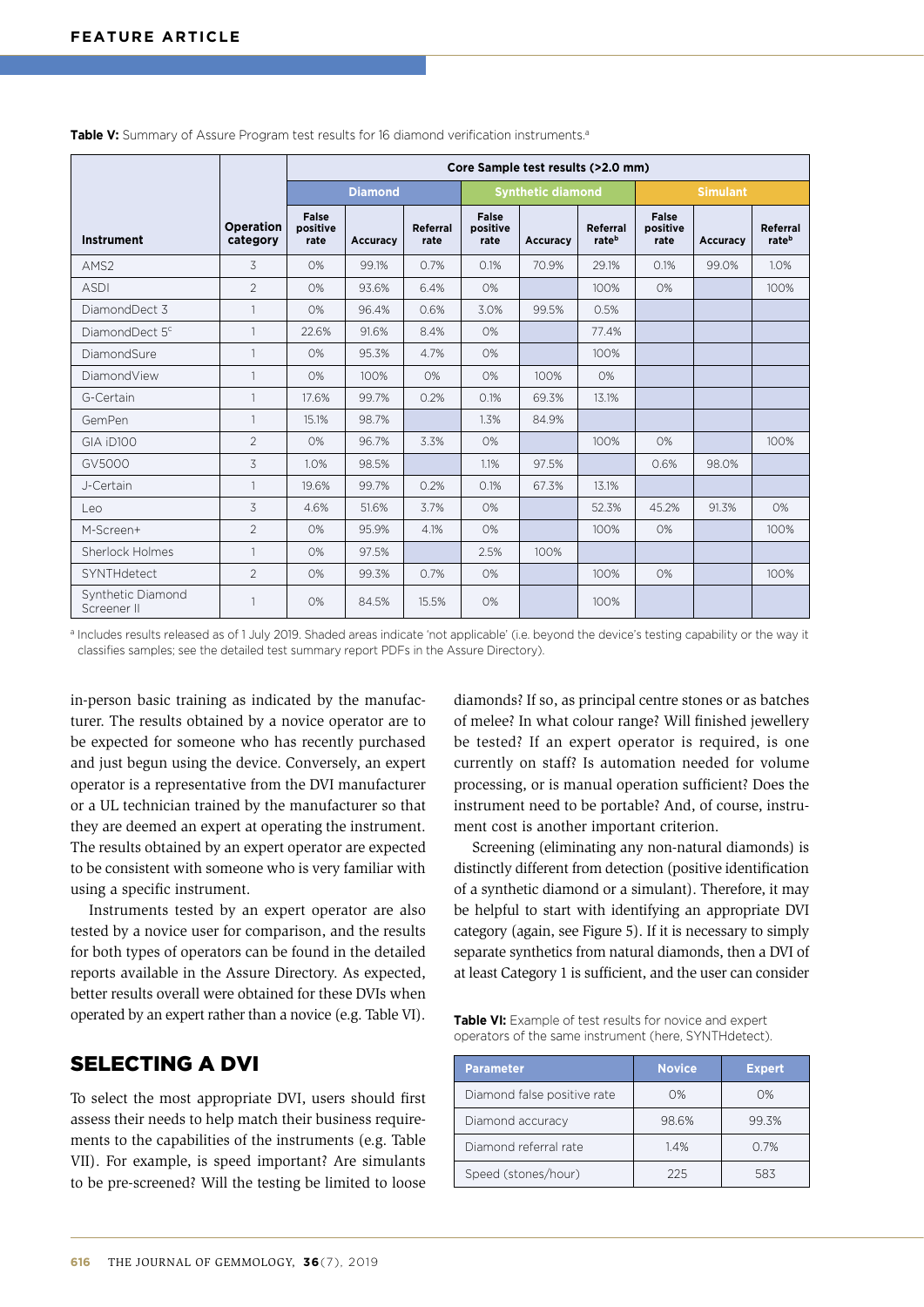| Smalls Sample test results (1.0-2.0 mm) |                |                  |                           |                          |                   |                           |                 |                   |                                       |                                  |  |  |
|-----------------------------------------|----------------|------------------|---------------------------|--------------------------|-------------------|---------------------------|-----------------|-------------------|---------------------------------------|----------------------------------|--|--|
|                                         | <b>Diamond</b> |                  |                           | <b>Synthetic diamond</b> |                   |                           | <b>Simulant</b> |                   |                                       |                                  |  |  |
| False<br>positive<br>rate               | Accuracy       | Referral<br>rate | False<br>positive<br>rate | Accuracy                 | Referral<br>rateb | False<br>positive<br>rate | <b>Accuracy</b> | Referral<br>rateb | speed<br>(samples<br>tested/<br>hour) | <b>Instrument</b>                |  |  |
| 0%                                      | 98.9%          | 0.7%             | 0.1%                      | 87.4%                    | 12.6%             | 0.3%                      | 99.5%           | 0.5%              | 2,677                                 | AMS <sub>2</sub>                 |  |  |
| 0%                                      | 93.2%          | 6.8%             | 0%                        |                          | 100%              | 0%                        |                 | 100%              | 6.511                                 | <b>ASDI</b>                      |  |  |
| 1.0%                                    | 90.6%          | 4.0%             | 5.5%                      | 99.0%                    | 0%                |                           |                 |                   | 289                                   | DiamondDect 3                    |  |  |
| 9.4%                                    | 97.8%          | 2.2%             | 0%                        |                          | 90.6%             |                           |                 |                   | 557                                   | DiamondDect 5 <sup>c</sup>       |  |  |
|                                         |                |                  |                           |                          |                   |                           |                 |                   | 193                                   | DiamondSure                      |  |  |
|                                         |                |                  |                           |                          |                   |                           |                 |                   | 112                                   | DiamondView                      |  |  |
| 4.7%                                    | 99.3%          | 0.6%             | 0.1%                      | 95.3%                    | 0%                |                           |                 |                   | 908                                   | G-Certain                        |  |  |
| 4.7%                                    | 99.5%          |                  | 0.5%                      | 95.3%                    |                   |                           |                 |                   | 813                                   | GemPen                           |  |  |
| O%                                      | 95.8%          | 4.2%             | 0%                        |                          | 100%              | O%                        |                 | 100%              | 440                                   | GIA iD100                        |  |  |
| 0.3%                                    | 97.5%          |                  | 1.4%                      | 95.3%                    |                   | 1.4%                      | 100%            |                   | 296                                   | GV5000                           |  |  |
| 5.8%                                    | 99.3%          | 0.3%             | 0.4%                      | 93.7%                    | 0.5%              |                           |                 |                   | 792                                   | J-Certain                        |  |  |
|                                         |                |                  |                           |                          |                   |                           |                 |                   | 219                                   | Leo                              |  |  |
| O%                                      | 90.9%          | 9.1%             | $O\%$                     |                          | 100%              | O%                        |                 | 100%              | 12,317                                | M-Screen+                        |  |  |
| 0%                                      | 97.8%          |                  | 2.2%                      | 100%                     |                   |                           |                 |                   | 530                                   | Sherlock Holmes                  |  |  |
| 0%                                      | 98.1%          | 1.9%             | 0%                        |                          | 100%              |                           |                 |                   | 583                                   | SYNTHdetect                      |  |  |
|                                         |                |                  |                           |                          |                   |                           |                 |                   | 240                                   | Synthetic Diamond<br>Screener II |  |  |

#### **Table V:** (continued)

b Referral rates for synthetic diamonds and simulants vary widely depending on the way each DVI categorises these sample types.

<sup>c</sup> Although the DiamondDect 5 can only handle HPHT-grown synthetics, the Assure sample sets contain both HPHT- and CVD-grown samples.

| <b>Requirement</b>                                                                                                                                               | <b>Capable instruments</b>                                                                                                                                                                              |
|------------------------------------------------------------------------------------------------------------------------------------------------------------------|---------------------------------------------------------------------------------------------------------------------------------------------------------------------------------------------------------|
| Identifies diamond simulants                                                                                                                                     | AMS2, ASDI, GIA iD100, GV5000, Leo, M-Screen+, SYNTHdetect                                                                                                                                              |
| Tests multiple stones at once                                                                                                                                    | AMS2, ASDI, DiamondDect 5, G-Certain, GemPen, GV5000, J-Certain, M-Screen+, Sherlock Holmes,<br>SYNTHdetect                                                                                             |
| Auto-feed and dispense                                                                                                                                           | AMS2, ASDI, M-Screen+                                                                                                                                                                                   |
| Size $< 0.01$ ct                                                                                                                                                 | AMS2, ASDI, DiamondDect 3, DiamondDect 5, DiamondSure, G-Certain, GemPen, GIA iD100, GV5000,<br>J-Certain, M-Screen+, Sherlock Holmes, SYNTHdetect                                                      |
| Fancy shapes                                                                                                                                                     | AMS2, DiamondDect 3, DiamondDect 5, DiamondSure, DiamondView, G-Certain GemPen, GIA iD100,<br>GV5000, J-Certain, Leo, Sherlock Holmes, SYNTHdetect, Synthetic Diamond Screener II                       |
| Mounted jewellery                                                                                                                                                | DiamondDect 3, DiamondDect 5, DiamondSure, DiamondView, G-Certain, GemPen, GIA iD100,<br>GV5000, J-Certain, Leo <sup>b</sup> , Sherlock Holmes, SYNTHdetect, Synthetic Diamond Screener II <sup>b</sup> |
| Automatic interpretation of<br>results                                                                                                                           | AMS2, ASDI, DiamondDect 3, DiamondDect 5, DiamondSure, G-Certain, GIA iD100, J-Certain, Leo,<br>M-Screen+, Synthetic Diamond Screener II                                                                |
| Portable                                                                                                                                                         | DiamondDect 3, DiamondSure, GemPen, GIA iD100, Leo, Sherlock Holmes, Synthetic Diamond Screener II                                                                                                      |
| Cost <usd10,000< td=""><td>DiamondDect 3, DiamondDect 5, G-Certain, GemPen, GIA iD100, Leo, Sherlock Holmes, Synthetic<br/>Diamond Screener II</td></usd10,000<> | DiamondDect 3, DiamondDect 5, G-Certain, GemPen, GIA iD100, Leo, Sherlock Holmes, Synthetic<br>Diamond Screener II                                                                                      |

Table VII: Assure-tested DVIs listed according to various requirements.<sup>a</sup>

a Instruments are listed in alphabetical order (see Table V for the performance results for each device). Leo has been discontinued, M-Screen+ has been succeeded by M-Screen 4.0 and Sherlock Holmes has been succeeded by Sherlock Holmes 2.0.

**b** Only handles open-back settings.

the full array of 16 DVIs (as of writing this article) in the Assure Program's test set. If simulant detection is required, then DVIs of at least Category 2 are appropriate, for which seven choices have been Assure tested. If Category 3

capabilities are needed—separating natural from synthetic diamonds, natural diamonds from simulants and synthetic diamonds from simulants—then currently there are three Assure-tested instruments with this capability.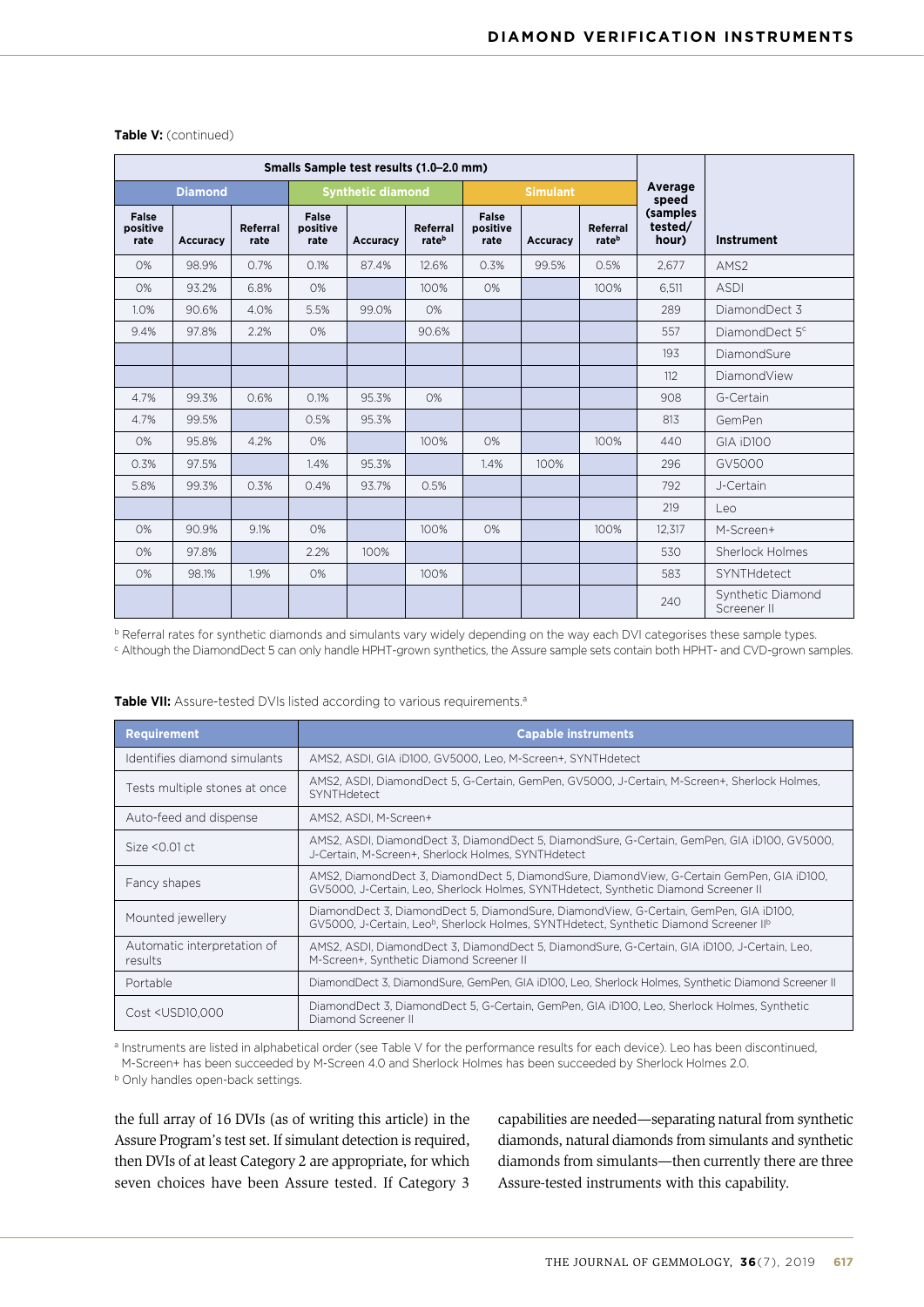Next, the authors suggest focusing on the most important performance metric in the test results: the diamond false positive rate (i.e. identifying a synthetic or simulant as a natural diamond). Ten of the 16 DVIs tested produced zero diamond false positive results for the Core Sample set (>2.0 mm diameter): AMS2, ASDI, DiamondDect 3, DiamondSure, DiamondView, GIA iD100, M-Screen+, Sherlock Holmes, SYNTHdetect and Synthetic Diamond Screener II. Furthermore, six of the 12 DVIs tested with the Smalls Sample set (1.0–2.0 mm) produced zero diamond false positive results: AMS2, ASDI, GIA iD100, M-Screen+, Sherlock Holmes and SYNTHdetect. In addition to diamond false positives, diamond accuracy and, finally, diamond referral rate should be considered. Across all three metrics, only one DVI scored perfectly in the Assure testing: the DiamondView at a cost of USD35,000 and requiring an expert operator.

Synthetic diamond dealers may also benefit from using a DVI, as they seek to protect their inventory from mixing with natural diamonds. For larger-sized samples (>2.0 mm) nine DVIs provided zero false positive results for synthetic diamonds (ASDI, DiamondDect 5, Diamond-Sure, DiamondView, GIA iD100, Leo, M-Screen+, SYNTHdetect and Synthetic Diamond Screener II). For smaller samples (1.0–2.0 mm), five DVIs had zero false positive results for synthetic diamonds (ASDI, Diamond-Dect 5, GIA iD100, M-Screen+ and SYNTHdetect).

When shopping for a DVI, the buyer should ask the seller 'What is the best use of this instrument?' Even more importantly, 'What are the limitations of this instrument?' In other words, what can't it do? An informed buying decision would also include questions relating to the skillset required to properly operate the instrument and any training that is offered, as well as warranty details and any service requirements/arrangements.

be required to meet one's business needs, since, for example, testing parcels of diamond melee and larger individual samples (or loose stones and jewellery) might not be practical with a single instrument.

# CONCLUSIONS

Diamonds (e.g. Figure 7) are a critical component of the global gem and jewellery industry, and it is imperative to correctly separate natural stones from synthetics and simulants. Beyond statutory requirements, consumer confidence is the bedrock of the jewellery business worldwide. A single incidence of an undisclosed synthetic diamond sold as natural can cause reputational harm and even legal consequences for the seller. Furthermore, such instances may quickly reverberate across social media and potentially have far-reaching ramifications for the industry. While a false-positive result (identifying a synthetic diamond as a natural diamond) is perhaps the most egregious error, a false negative (calling a natural diamond a synthetic diamond) can also damage one's reputation.

To address such concerns, particularly for melee-sized goods, DVIs are now being sought by many segments of the jewellery supply chain (manufacturers, brokers, wholesalers and retailers). Until recently, however, there was no way to verify a DVI manufacturer's claims regarding the effectiveness of their device for screening or identifying natural and synthetic diamonds and simulants. The authors applaud the Assure Project for addressing this need, and we look forward to the release of future testing results for additional/updated DVIs as they are published in the Assure Directory.

The testing results released for the DVIs tested so far show an overall wide range of performance, and prove that not all devices are equally effective at identifying or

In the end, it is possible that more than one DVI may

**Figure 7:** To maintain consumer confidence in diamonds, it is important to reliably separate natural, as-mined diamonds (such as the ~0.70 ct stones from Canada shown here) from synthetic diamonds or simulants. The use of one or more DVIs that have received high marks from the Assure Program can help with this endeavour. Photo courtesy of Dominion Diamonds.